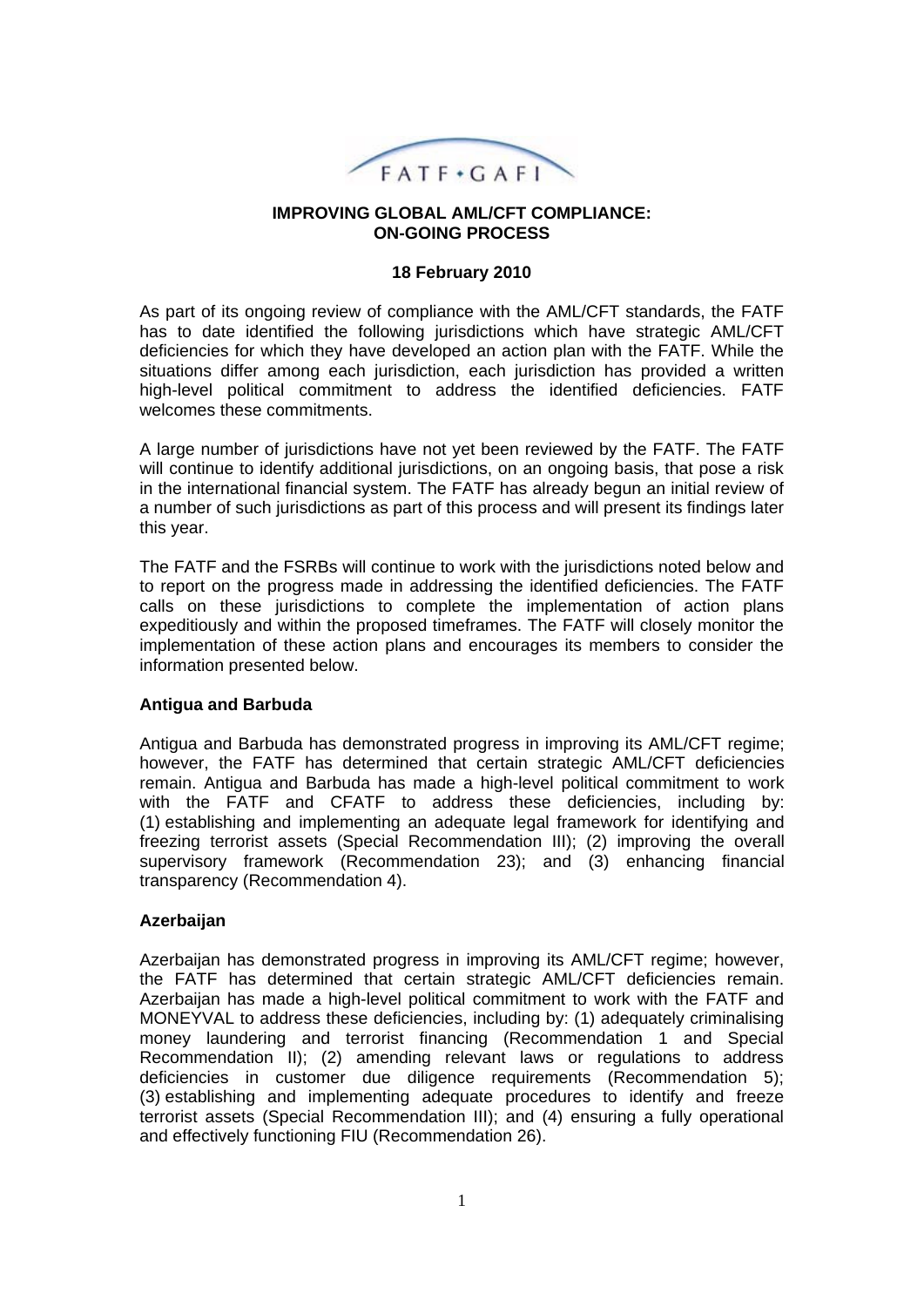## **Bolivia**

The FATF has determined that Bolivia's AML/CFT regime contains certain strategic deficiencies. Bolivia has expressed a high-level political commitment to address these deficiencies. Bolivia should work with the FATF and GAFISUD to address these deficiencies, including by: (1) adequately criminalise money laundering and the financing of terrorism (Recommendation 1 and Special Recommendation II); (2) establishing and implementing an adequate legal framework for identifying and freezing terrorist assets (Special Recommendation III); (3) establishing a fully operational and effective Financial Intelligence Unit (Recommendation 26).

### **Greece**

Greece has demonstrated progress, including as indicated in the most recent FATF enhanced Follow-Up Report on Greece, in improving its AML/CFT regime; however, the FATF has determined that certain strategic AML/CFT deficiencies remain. Greece has made a high-level political commitment to work with the FATF and has provided a short term action plan to address these deficiencies, including by: (1) addressing remaining issues regarding adequately criminalising terrorist financing (Special Recommendation II); (2) improving mechanisms and procedures for freezing terrorist assets (Special Recommendation III); and (3) enhancing the effectiveness of the FIU (Recommendation 26).

# **Indonesia**

Indonesia has demonstrated progress in improving its AML/CFT regime; however, the FATF has determined that certain strategic AML/CFT deficiencies remain. Indonesia has made a high-level political commitment to work with the FATF and APG to address these deficiencies, including by: (1) adequately criminalising money laundering and terrorist financing (Recommendation 1 and Special Recommendation II); (2) establishing and implementing adequate procedures to identify and freeze terrorist assets (Special Recommendation III); and (3) amending and implementing laws or other instruments to fully implementing the 1999 International Convention for the Suppression of Financing of Terrorism (Special Recommendation I).

## **Kenya**

Kenya has demonstrated progress in improving its AML/CFT regime; however, the FATF has determined that certain strategic AML/CFT deficiencies remain. Kenya has made a high-level political commitment to work with the FATF and ESAAMLG to address these deficiencies, including by: 1) adequately criminalising money laundering and terrorist financing (Recommendation 1 and Special Recommendation II); 2) ensuring a fully operational and effectively functioning Financial Intelligence Unit (Recommendation 26); 3) establishing and implementing an adequate legal framework for identifying and freezing terrorist assets (Special Recommendation III); 4) raising awareness of AML/CFT issues within the law enforcement community (Recommendation 27); and (5) implementing effective, proportionate and dissuasive sanctions in order to deal with natural or legal persons that do not comply with the national AML/CFT requirements (Recommendation 17).

#### **Morocco**

Morocco has demonstrated progress in improving its AML/CFT regime; however, the FATF has determined that certain strategic AML/CFT deficiencies remain. Morocco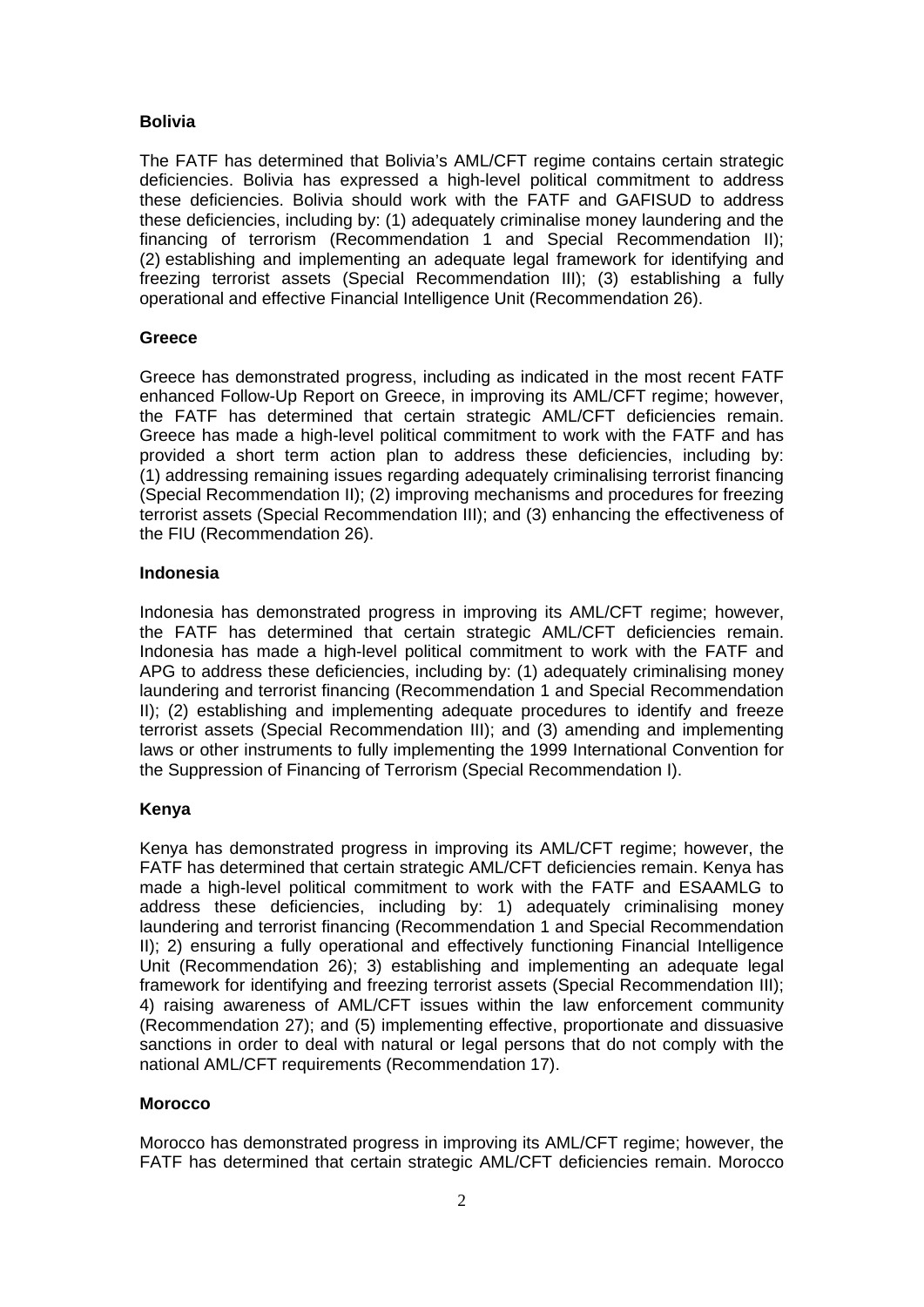has made a high-level political commitment to work with the FATF and MENAFATF to address these deficiencies, including by: (1) amending the penal code to extend the scope of the ML and FT offences (Recommendation 1 and Special Recommendation II); (2) amending relevant laws or regulations to address deficiencies in customer due diligence requirements (Recommendation 5); and (3) ensuring a fully operational and effectively functioning Financial Intelligence Unit (Recommendation 26).

### **Myanmar**

Myanmar has demonstrated progress in improving its AML/CFT regime; however, the FATF has determined that certain strategic AML/CFT deficiencies remain. Myanmar has made a high-level political commitment to work with the FATF and APG to address these deficiencies, including by: (1) adequately criminalising money laundering and terrorist financing (Recommendation 1 and Special Recommendation II); (2) establishing and implementing adequate procedures to identify and freeze terrorist assets (Special Recommendation III); (3) strengthening the extradition framework in relation to terrorist financing (Recommendation 35 and Special Recommendation I); (4) ensuring a fully operational and effectively functioning Financial Intelligence Unit (Recommendation 26); (5) enhancing financial transparency (Recommendation 4); and (6) strengthening customer due diligence measures (Recommendations 5).

#### **Nepal**

Nepal has demonstrated progress in improving its AML/CFT regime; however, the FATF has determined that certain strategic AML/CFT deficiencies remain. Nepal has made a high-level political commitment to work with the FATF and APG to address these deficiencies, including by: (1) adequately criminalising money laundering and terrorist financing (Recommendation 1 and Special Recommendation II); (2) establishing and implementing adequate procedures to identify and freeze terrorist assets (Special Recommendation III); (3) implementing adequate procedures for the confiscation of funds related to money laundering (Recommendation 3); and (4) enacting and implementing appropriate mutual legal assistance legislation (Recommendation 36).

## **Nigeria**

Nigeria has demonstrated progress in improving its AML/CFT regime; however, the FATF has determined that certain strategic AML/CFT deficiencies remain. Nigeria has made a high-level political commitment to work with the FATF and GIABA to address these deficiencies, including by: (1) adequately criminalising money laundering and terrorist financing (Recommendation 1 and Special Recommendation II); (2) implementing adequate procedures to identify and freeze terrorist assets (Special Recommendation III); (3) ensuring that relevant laws or regulations address deficiencies in customer due diligence requirements and that they apply to all financial institutions (Recommendation 5); and (5) demonstrating that AML/CFT supervision is undertaken effectively across the financial sector (Recommendation 23).

## **Paraguay**

Paraguay has demonstrated progress in improving its AML/CFT regime; however, the FATF has determined that certain strategic AML/CFT deficiencies remain.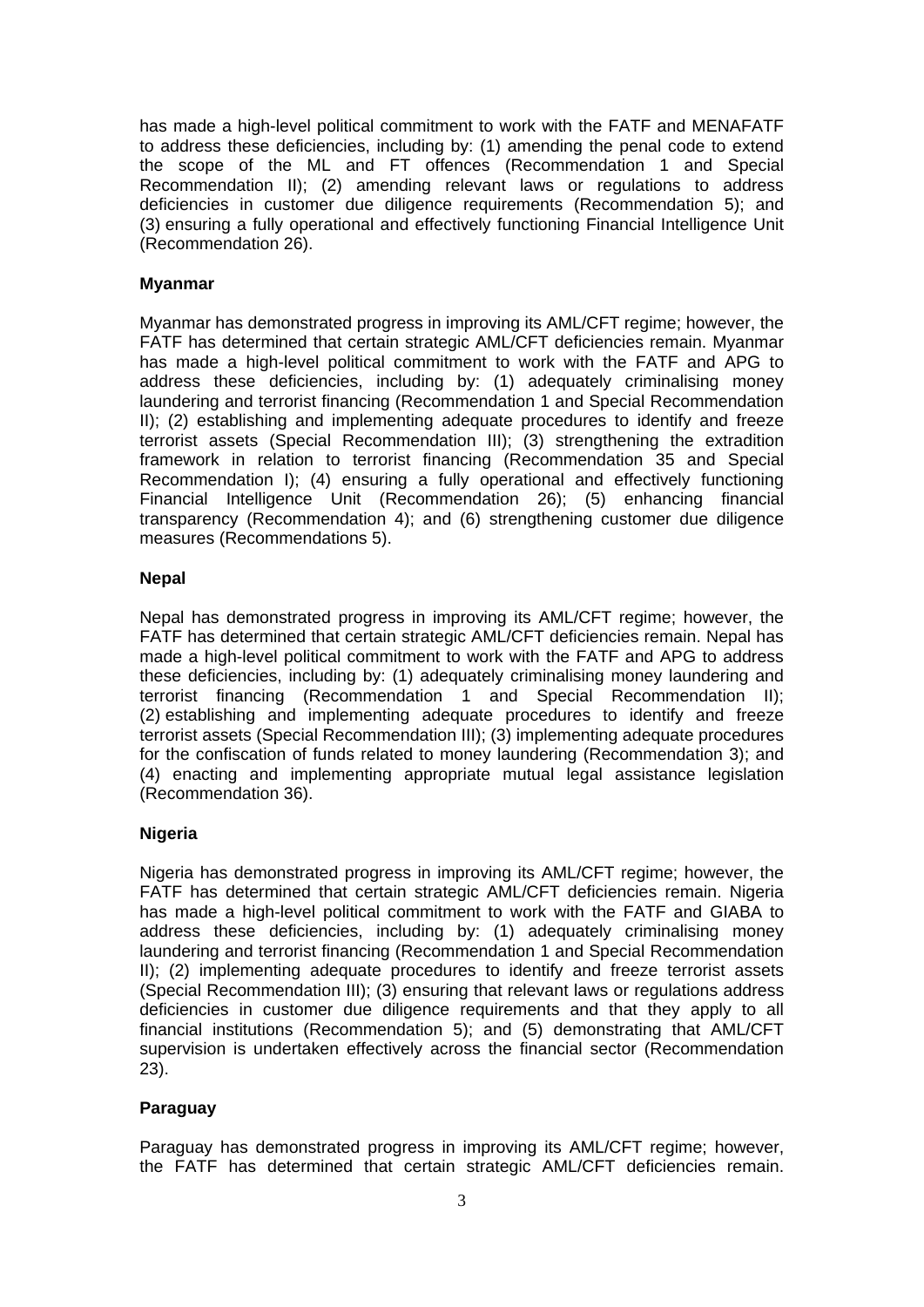Paraguay has made a high-level political commitment to work with the FATF and GAFISUD to address these deficiencies, including by: (1) adequately criminalising terrorist financing (Special Recommendation II); (2) establishing and implementing adequate procedures to identify, freeze and confiscate terrorist assets (Special Recommendation III); (3) improving financial transparency (Recommendation 4); (4) improving and broadening customer due diligence measures (Recommendation 5), and (5) developing and implementing effective controls for cross-border cash transactions (Special Recommendation IX).

### **Qatar**

Qatar has demonstrated progress in improving its AML/CFT regime; however, the FATF has determined that certain strategic AML/CFT deficiencies remain. Qatar has made a high-level political commitment to work with the FATF and MENAFATF to address these deficiencies, including by: (1) adequately criminalising money laundering and terrorist financing (Recommendation 1 and Special Recommendation II); (2) implementing adequate procedures to identify and freeze terrorist assets (Special Recommendation III); (3) instituting adequate regulatory instructions for AML/CFT, particularly with regard to customer due diligence (Recommendation 5); and (4) ensuring that financial institutions are properly fulfilling their obligations to report suspicious transactions and are receiving appropriate guidance (Recommendation 13 and Special Recommendation IV).

## **Sri Lanka**

Sri Lanka has demonstrated progress in improving its AML/CFT regime; however, the FATF has determined that certain strategic AML/CFT deficiencies remain. Sri Lanka has made a high-level political commitment to work with the FATF and APG to address these deficiencies, including by: (1) adequately criminalising money laundering and terrorist financing (Recommendation 1 and Special Recommendation II); and (2) establishing and implementing adequate procedures to identify and freeze terrorist assets (Special Recommendation III).

#### **Sudan**

Sudan has demonstrated progress in improving its AML/CFT regime; however, the FATF has determined that certain strategic AML/CFT deficiencies remain. Sudan has made a high-level political commitment to work with the FATF and MENAFATF to address these deficiencies, including by: (1) implementing adequate procedures for identifying and freezing terrorist assets (Special Recommendation III); (2) ensuring a fully operational and effectively functioning Financial Intelligence Unit (Recommendation 26); (3) ensuring financial institutions are aware of and comply with their obligations to file suspicious transaction reports in relation to ML and FT (Recommendation 13 and Special Recommendation IV) and (4) implementing a supervisory programme for the regulators to ensure compliance with the provisions of the new law and regulations (Recommendation 23).

## **Syria**

Syria has demonstrated progress in improving its AML/CFT regime; however, the FATF has determined that certain strategic AML/CFT deficiencies remain. Syria has made a high-level political commitment to work with the FATF and MENAFATF to address these deficiencies, including by: (1) adopting adequate measures to implement and enforce the 1999 International Convention for the Suppression of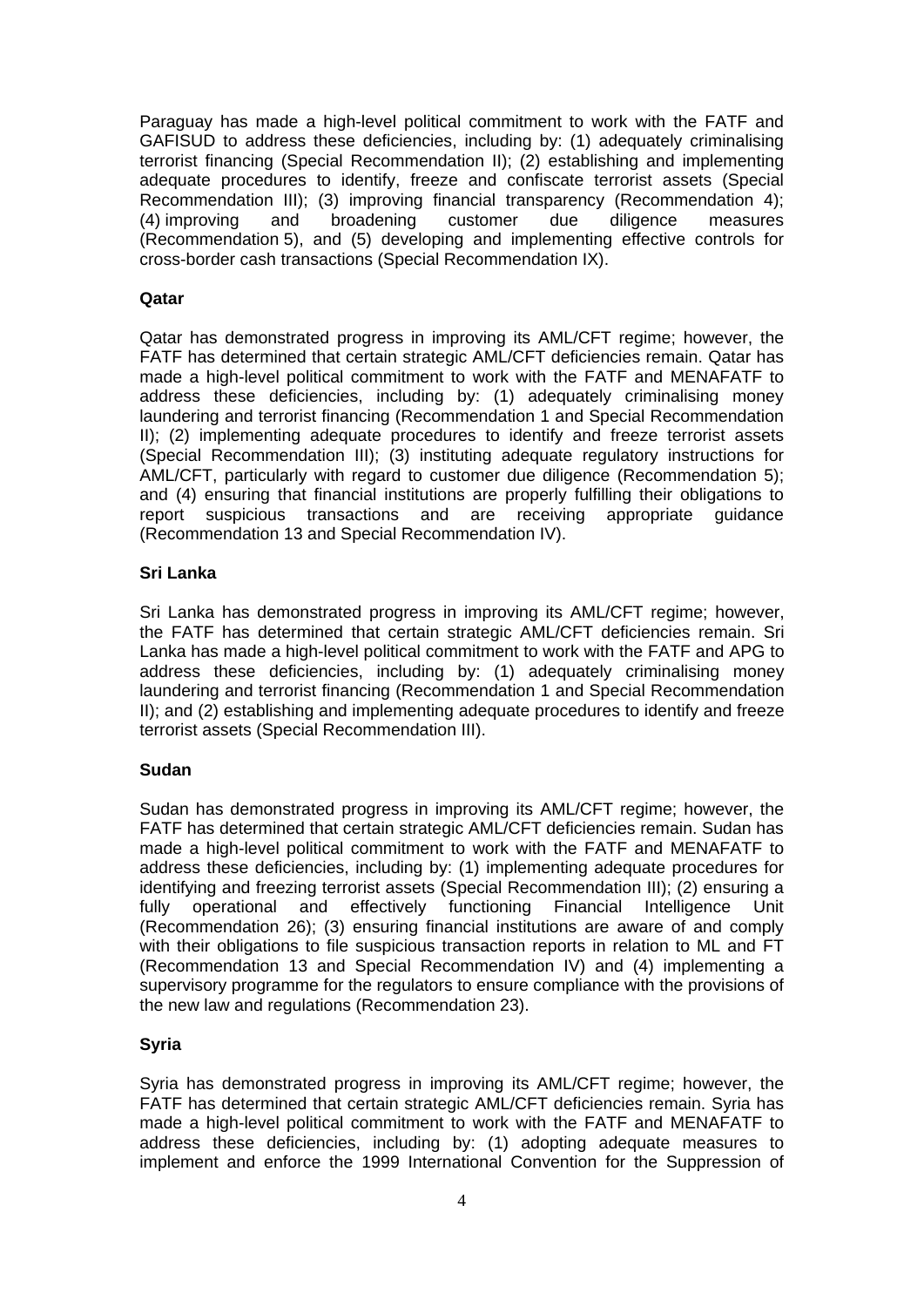Financing of Terrorism (Special Recommendation I); (2) adequately criminalising terrorist financing (Special Recommendation II); (3) implementing adequate procedures for identifying and freezing terrorist assets (Special Recommendation III); (4) ensuring financial institutions are aware of and comply with their obligations to file suspicious transaction reports in relation to ML and FT (Recommendation 13 and Special Recommendation IV) and (5) adopting appropriate laws and procedures to provide mutual legal assistance (Recommendations 36-38, Special Recommendation V).

## **Trinidad and Tobago**

Trinidad and Tobago has demonstrated progress in improving its AML/CFT regime; however, the FATF has determined that certain strategic AML/CFT deficiencies remain. Trinidad and Tobago has made a high-level political commitment to work with the FATF and the CFATF to address these deficiencies, including by: (1) implementing adequate procedures to identify and freeze terrorist assets without delay (Special Recommendation III); (2) implementing adequate procedures for the confiscation of funds related to money laundering (Recommendation 3); (3) ensuring a fully operational and effectively functioning FIU, including supervisory powers (Recommendation 26).

## **Thailand**

Thailand has demonstrated progress in improving its AML/CFT regime; however, the FATF has determined that certain strategic AML/CFT deficiencies remain. Thailand has made a high-level political commitment to work with the FATF and APG to address these deficiencies, including by: (1) adequately criminalising terrorist financing (Special Recommendation II); (2) establishing and implementing adequate procedures to identify and freeze terrorist assets (Special Recommendation III); and (3) further strengthening AML/CFT supervision (Recommendation 23);

## **Turkey**

Turkey has demonstrated progress in improving its AML/CFT regime; however, the FATF has determined that certain strategic AML/CFT deficiencies remain. Turkey has made a high-level political commitment to work with the FATF to address these deficiencies, including by: (1) adequately criminalising terrorist financing (Special Recommendation II); and (2) implementing an adequate legal framework for identifying and freezing terrorist assets (Special Recommendation III).

#### **Ukraine**

Ukraine has demonstrated progress in improving its AML/CFT regime; however, the FATF has determined that certain strategic AML/CFT deficiencies remain. Ukraine has made a high-level political commitment to work with the FATF and MONEYVAL to address these deficiencies, including by: (1) adequately criminalising money laundering and terrorist financing (Recommendation 1 and Special Recommendation II), (2) enhancing financial transparency (Recommendation 4); and (3) establishing and implementing an adequate legal framework for identifying and freezing terrorist assets (Special Recommendation III).